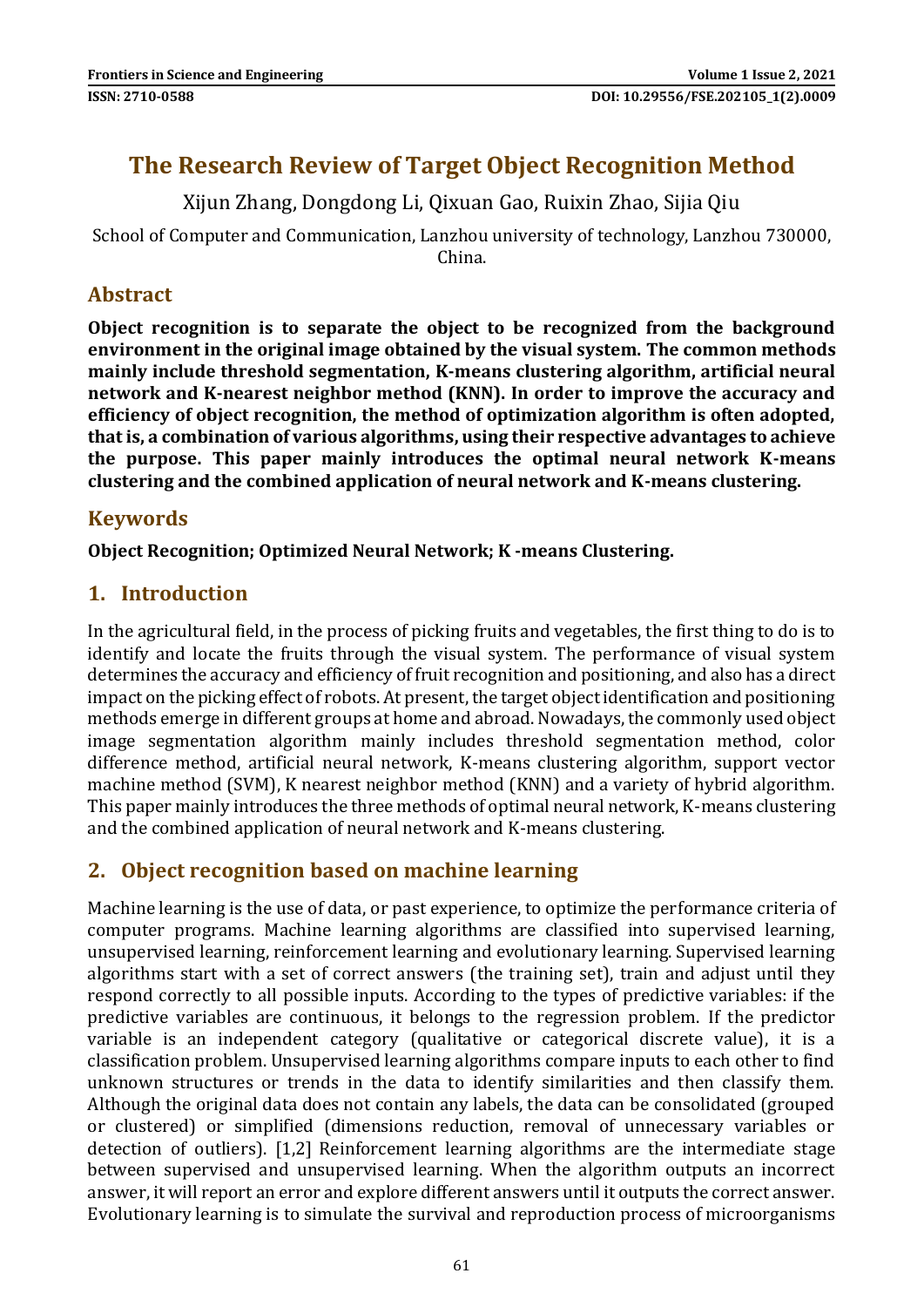in their living environment, so that the algorithm has the characteristics of self-organization, self-adaptation and self-learning, and can not be limited by the nature of the problem, so as to effectively deal with the complex problems difficult to solve by the traditional optimization algorithm.

#### **2.1. Object recognition based on neural network**

Quantum genetic fuzzy neural network object recognition model is a fuzzy neural network model optimized by quantum genetic algorithm, which can preserve the boundary information of the object image well and realize object recognition effectively [3].

Firstly, object images in natural environment are collected and converted into HSI type color space. Then, a 5-layer regularized fuzzy neural network model is established for object recognition. Then, the quantum genetic algorithm is used to improve the fuzzy neural network model, so as to realize the combination of global search ability and local refinement ability, and improve the network performance. Finally, the network parameters are determined and the object recognition is realized by combining the mathematical morphology operation.

Quantum genetic algorithm and the traditional error back propagation of BP neural network algorithm is organic combination of the global search ability and can realize the complementary advantages of local refining capacity, complete the adjustment of the network parameters, which can be considered as the objective function for error function E a minimization process, optimizing the network before the blur center and width of the variance, and the network output layer connection weights. The specific process of the algorithm is shown in Figure 1, in which the coding of the quantum genetic algorithm and the design of the fitness function are the keys to the optimal working state of the model.



Fig. 1 Flow chart of quantum genetic algorithm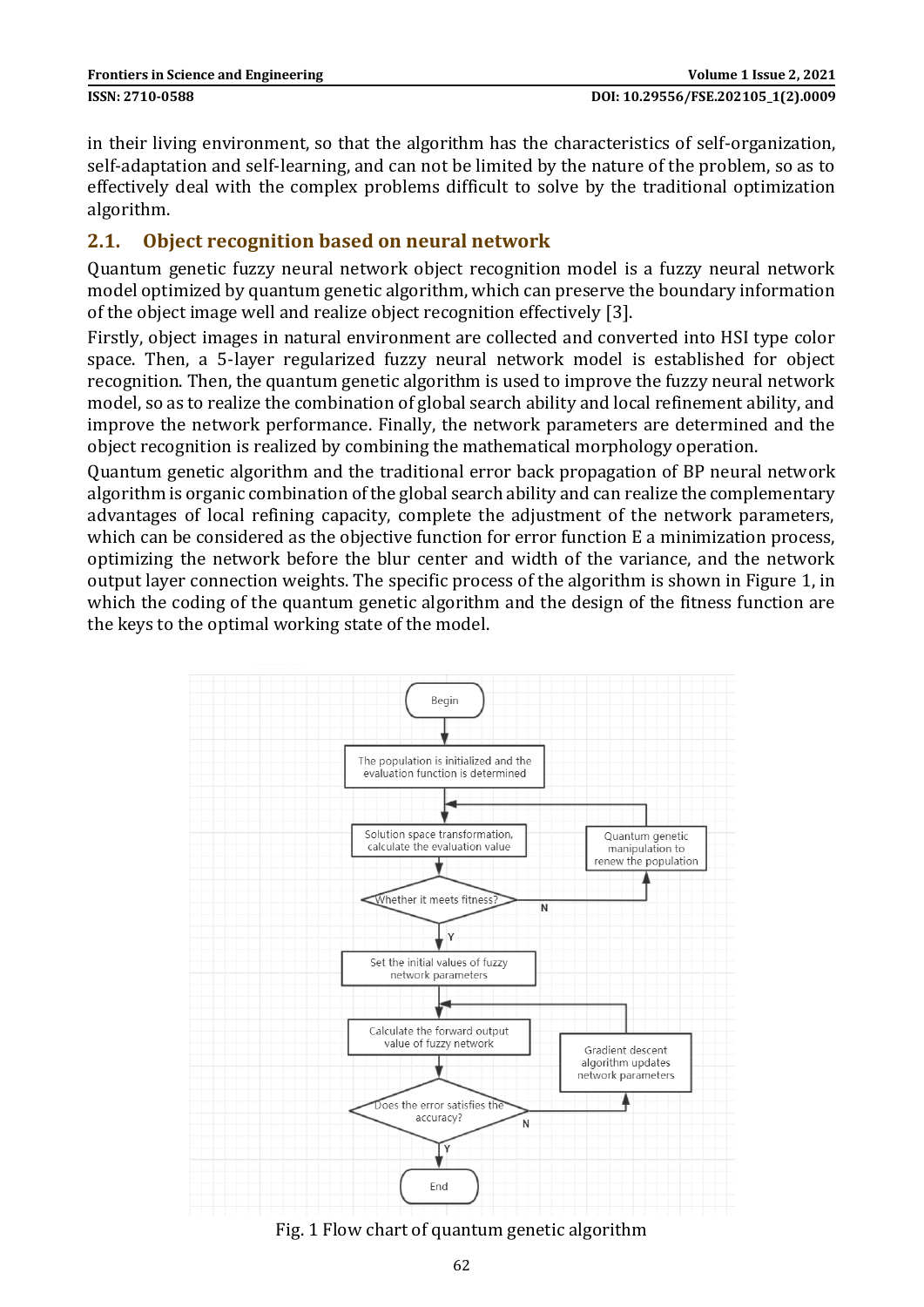#### **2.2. Object recognition based on K-means clustering algorithm**

K-means clustering algorithm is an unguided learning algorithm, which divides single data into specified clusters through iterative search [4]. Assuming that the target is to be aggregated into k types, the specific steps of the k-means clustering algorithm are as follows[:\[4\]](#page-3-0)

1) Select the initial clustering center of K as:  $Z1(1)$ ,  $Z2(1)$ ,..., Zk $(1)$ ;

2) In the NTH iteration, the sample set {Z} is classified as follows: For I,j=1,2...K, I indicates j, if  $| | Z - w$ hat Zj had  $(n) | | < | Z \in Z$ i  $(n) |$ , the  $Z \in S$ j  $(n)$ ;

3) Let the center of the new class obtained from 2) be  $Z(i(n+1))$ , so that it can reach the minimum; 4) For all j=1,2...,k, if Zj(n+1)=Zj(n), then the iteration ends; Otherwise, n=n+1, go to Step 2) and continue.In the k-means clustering algorithm, the classification number K will have an impact on the image clustering effect. For example, if the clustering number K is set to 3, the image identifying apples can be divided into three categories: fruit, branches and leaves, soil and sky.

#### **2.3. K-means clustering algorithm and RBF neural network combination**

In order to further improve the accuracy and speed of object recognition, so as to improve the efficiency of object recognition. The above two algorithms can be organically combined, so an object recognition method based on K-means clustering and radial neural network based on genetic algorithm and least mean square algorithm optimization is proposed [5].

Firstly, K-means clustering algorithm is used to segment the collected object images in Lab color space, and the RGB, HSI color feature components, circular variance, density, circumference square area ratio, and HU invariant rectangular feature components of the segmented images are extracted respectively. Then, in order to get the object recognition model, these extracted features can be used as the input variables of the neural network to train the RBF neural network. Because RBF neural network vector fitting, low deficiencies, introducing genetic algorithm for RBF hidden layer neurons number and connection weights are optimized, two hybrid coding evolutionary optimization at the same time, finally re-use LMS to further learning connection weights, thus established the new neural network optimization model (GA - RBF - LMS), in order to improve the efficiency of neural network and the identification accuracy [5].

### **3. Summary**

With the development of science and technology, intelligent algorithms are constantly updated and developed. There are numerous intelligent algorithms for object recognition, and these algorithms also have their own advantages and disadvantages. As an important part of the robot, the visual system determines the efficiency, speed and quality of the robot. Therefore, improving the performance of the visual system is of great significance to the development of robots and modern science and technology. This paper mainly introduces three algorithms: optimal neural network, K-means clustering and the combined application of neural network and K-means clustering.

## **References**

- [1] JIN Baohua, YIN Changkui, ZHANG Weizheng, ZHANG Weiwei, etc.A review of apple orchard fruit recognition based on machine vision, (Chinese Journal of Light Industry)(2)34,2019,p71-81.
- [2] Application of machine learning in intrusion detection
- [3] MA Xiaodan, LIU Gang, ZHOU Wei, FENG Juan. Apple fruit recognition based on quantum genetic fuzzy neural network (Transactions of the Chinese Society for Agricultural Machinery) (12) 44, 2013. p227-232,251.